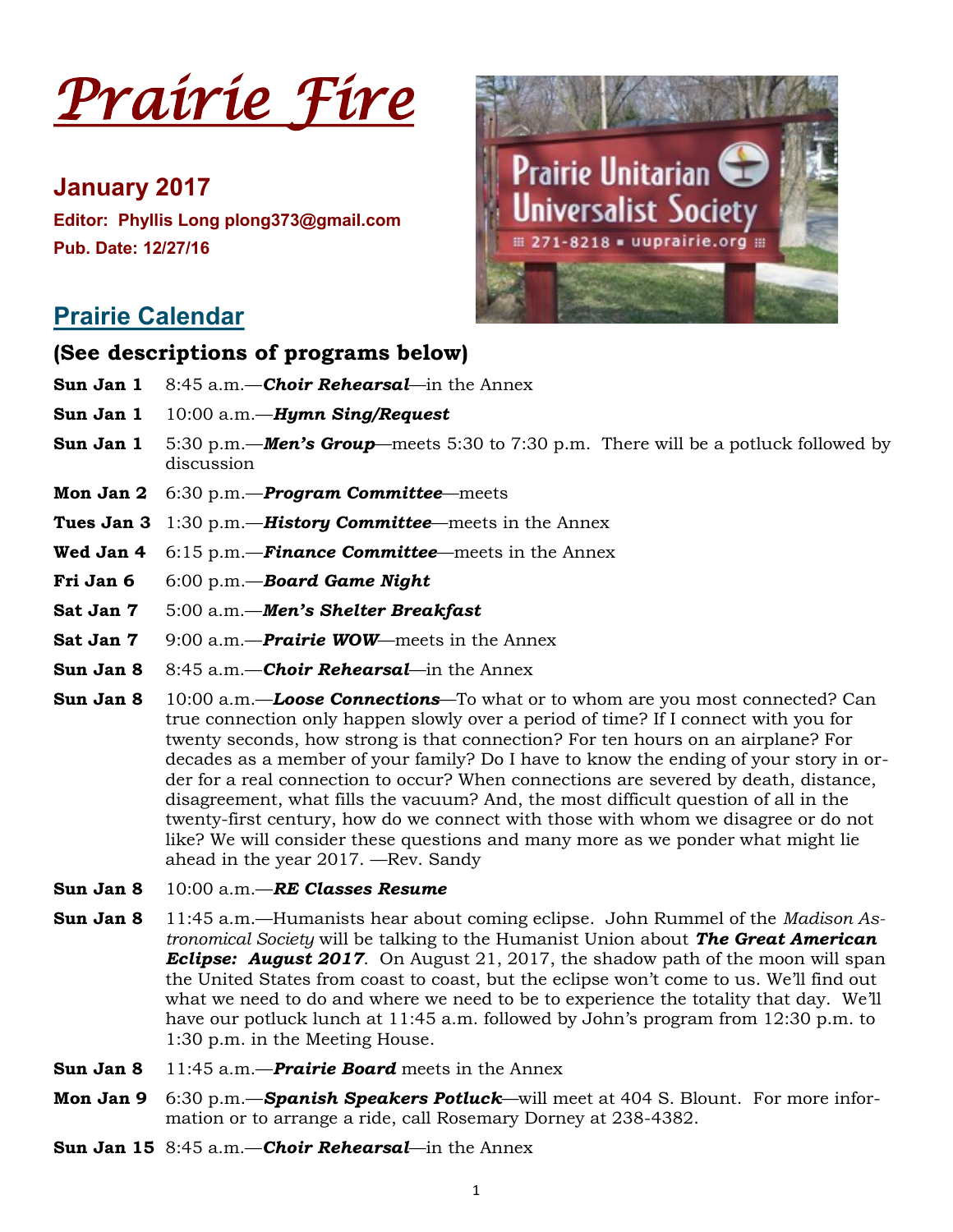- **Sun Jan 15** 10:00 a.m.—*Service*
- **Sun Jan 15** 11:30 a.m.—*Soup Sunday*
- **Sun Jan 15** 12:00 noon—The January selection for the book club is—*Lucy*—by Laurence Gonzales. Primatologist Jenny Lowe is studying bonobo chimpanzees deep in the Congo when she is caught in a deadly civil war that leaves a fellow researcher dead and his daughter, Lucy, orphaned. Realizing that the child has no living relatives, Jenny be gins to care for Lucy as her own. But… she discovers that Lucy is… an entirely new Hybrid species - half human, half bonobo. Recommended by Barbara Park. 320 pp.
- **Tues Jan 17** 1:30 p.m.—*History Committee*—meets
- **Sun Jan 22** 8:45 a.m.—*Choir Rehearsal*—in the Annex
- **Sun Jan 22** 10:00 a.m.—*Service*
- **Tues Jan 24** 1:30 p.m.—*Prairie Elders*—meets in the Annex. The topic this month will be *Dead of Winter Blues Busting*. This small Prairie group gets together on the 4th Tuesday each month for lively discussion and sharing. Low sodium snacks are always welcome to accompany the Prairie provided coffee and tea. Contact Al Nettleton (238 -6053) or Penny Eiler (395-2423) for more information.
- **Sun Jan 29** 8:45 a.m.—*Choir Rehearsal*—in the Annex
- **Sun Jan 29** 10:00 a.m.—*Service*

#### **MUSINGS FROM THE MINISTER**

At a recent meeting of the Program Committee, we had a discussion about growth. If you had been a *fly on the wall*, though, you might not have realized that we were talking about growth. You would have heard conversation about these topics. Why don't we sit around the tables more often during Sunday services? Should we have a *Getting to Know You* intergenerational service sometime this winter or spring? Why does it seem as if we try to hold all out meetings and events on Sundays after the service?

*\_\_\_\_\_\_\_\_\_\_\_\_\_\_\_\_\_\_\_\_\_\_\_\_\_\_\_\_\_\_\_\_\_\_\_\_\_\_\_\_\_\_\_\_\_\_\_\_\_\_\_\_\_\_\_\_\_\_\_\_\_\_\_\_\_\_\_\_\_\_\_\_\_\_\_\_\_\_\_\_\_\_\_\_\_\_\_\_\_\_\_\_\_\_\_\_*

Later, I realized that what we were really talking about in that Program Committee meeting was the transformation of Prairie Society from a family church/congregation to a more program-oriented one. People who study church dynamics and how congregations are organized use these terms as a rough guide to understanding how the institution of the church (or fellowship, synagogue, temple) evolves. A family church is loosely considered to be a congregation numbering up to about fifty people. Beyond that number, a congregation begins to be what is *known in the business* as a program church, one having between 50 and 100 members.

Growth is usually a good thing. And the fact that Prairie is changing into a slightly different type of organization means that there will be pluses and minuses as a natural part of that change. We should not fear getting bigger. Nor does growth mean that the positive aspects of being a so-called family church have to be lost in the transformation. We need to be creative in our response to higher numbers of people coming to Prairie. One way to do that is to have an intergenerational service where the *upstairs folks* intentionally meet the *downstairs folks* and get to know each other a little.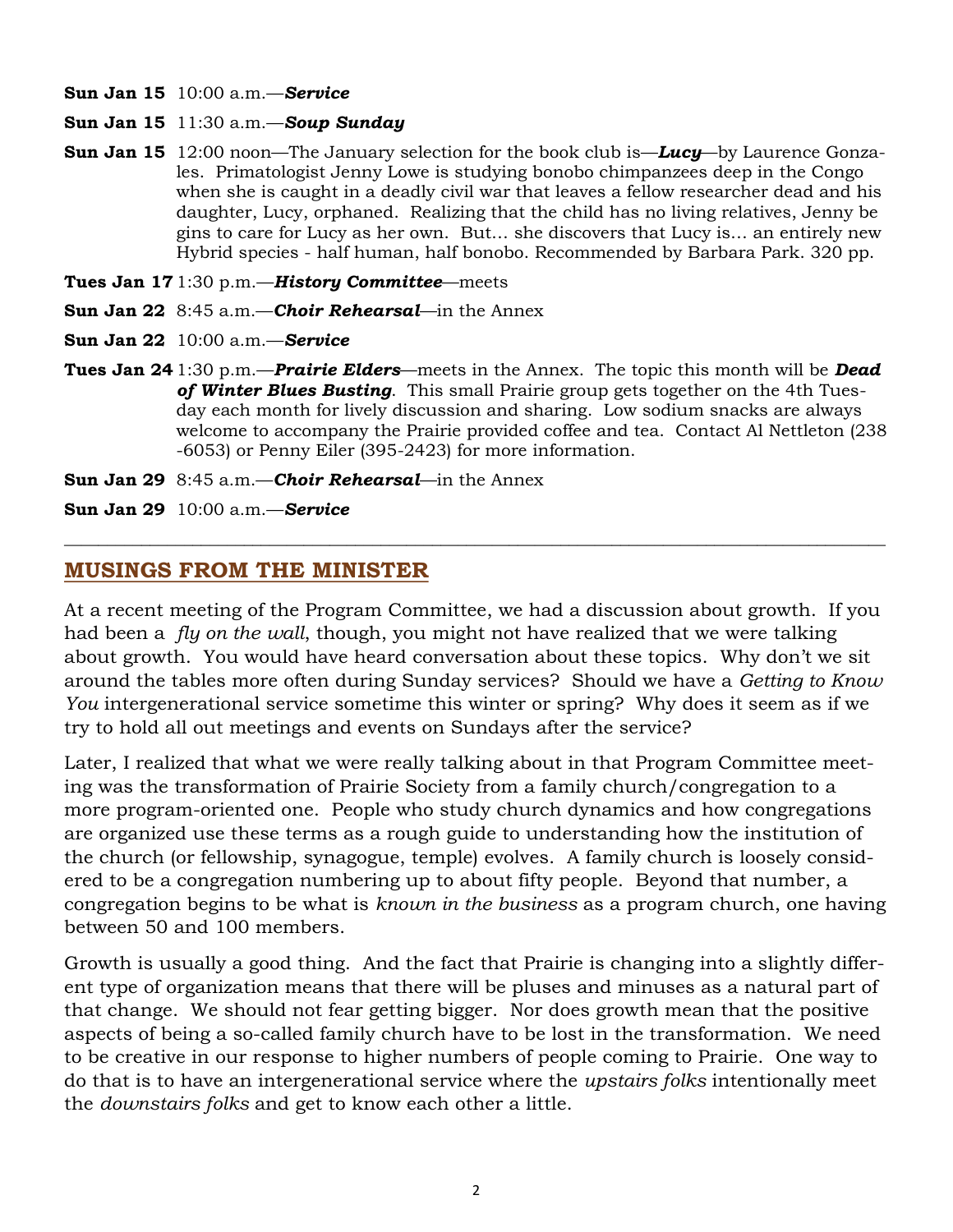My sense is that most of the time we have too many people in the building on a Sunday morning to comfortably use the tables. Sometimes, though, that set up is perfect—an example being last year's Auction. As for trying to cram everything we do into only one day of the week, Sundays—well, I had an *Auction Epiphany* moment when I was thinking about ways to broaden our horizons on this subject. Because of our very successful Auction in March of 2016, we *are* doing more and more things at times other than on a Sunday. And, we are getting to know others better in the process of taking part in events that we purchased at the Auction.

Light bulb moment! There I was thinking only in terms of how much the Auction helped us financially that I completely missed the fact that the Auction is also helping us through this transition period of moving from being primarily a family church to being a more program-oriented church (though still a family church in many ways). Duh!

With that in mind, I hope that we will continue our *new tradition* of aiming really high in our Auction expectations. We can do so by having another successful Auction this coming March. Now that we are entering 2017, March 5 is not very far away. Time to start thinking seriously about what you want to offer in the Auction, what you hope others will offer (or re-offer??) and, of course, to start *saving your pennies* (and larger items of currency!) for the only-two-months-away upcoming Auction.

 $\_$  , and the set of the set of the set of the set of the set of the set of the set of the set of the set of the set of the set of the set of the set of the set of the set of the set of the set of the set of the set of th

HAPPY NEW YEAR! Rev. Sandy

## **CIRCLE OF FRIENDS—HOLLY TELLANDER, DIRECTOR RE**

### **Prairie RE January Happenings**

It's the start of a new year in RE and we are excited to get back to our regular classes!

### **7th-9th Grade OWL@Prairie**

Prairie will host a 7th-9th grade OWL session this January through March. More information can be found at http://www.uua.org/re/owl.

From the website—

"Honest, accurate information about sexuality changes lives. It dismantles stereotypes and assumptions, builds self-acceptance and self-esteem, fosters healthy relationships, improves decision making, and has the potential to save lives. For these reasons and more, we are proud to offer Our Whole Lives (OWL), a comprehensive, lifespan sexuality education curricula for use in both secular settings and faith communities."

If you know of a student in this age range who might be interested in this opportunity, we still have space available. Please direct them to Holly Tellander for more information.